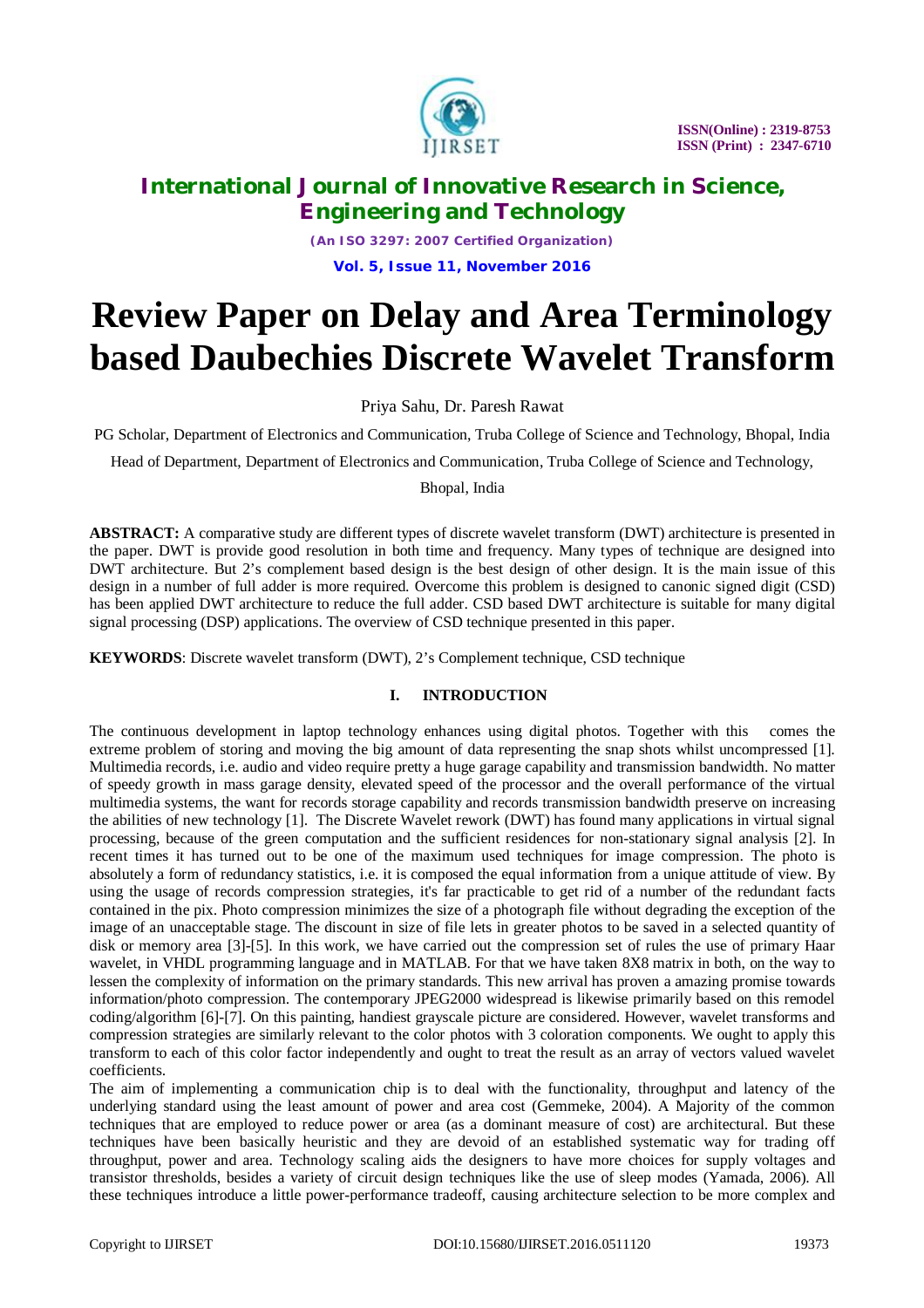

*(An ISO 3297: 2007 Certified Organization)*

**Vol. 5, Issue 11, November 2016**

draw more attention. So, it is aimed to develop a methodology that is capable of minimizing power and area at the same time, subjected to given throughput and latency constraints [8].

### **II. DIRECT WAVELET TRANSFORM**

The concept of discrete wavelet transform is introduced here (Graps, 1995). Through the discrete wavelet transform analysis, the whole input value should be analyzed and further given to the process. The input data should be in the form of time domain. The DWT is used to change the input data from a time domain into a frequency domain (Changjun Zhang, 2012). The frequency domains have many features and by the use of frequency domain it can easily identify the audio signal (Yeong-Kang Lei, 2009). From the above steps details of DWT is known and now the continuous wavelet transform is studied. Here, the discrete wavelet transform is transmitted by a continuous wavelet transform and so a discussion on the continuous wavelet transform and its features has to be made. The continuous wavelet transform is a shifted version of the wavelet function  $\ddot{O}$ , and the main function of CWT is used to divide a continuous wavelet functions into a small wavelet.



Figure 1: Waveform represented of DWT

The model used in [5] to implement the tree structure of Direct Wavelet Packet Transform (DWPT) is based on the filtering process. Figure 1 depicted a complete 3-level Direct WPT. In this figure G and H is the high pass and low pass filter respectively.

Computation period is the wide variety of the input cycles for one time produces output samples. In trendy, the computation duration is M= for a j-level DWPT. The duration of the 3-stage computation is eight. discern 1, The Sub band Coding set of rules for example, assume that the authentic sign X[n] has N- pattern points, spanning a frequency band of 0 to  $\pi$  rad/s. At the first decomposition level, the sign exceeded through the high pass and low bypass filters, followed through subsampling via 2. The output of the high pass filter out has N/2- sample factors (as a result half of the time resolution) however it handiest spans the frequencies  $\pi/2$  to  $\pi$  rad/s (consequently double the frequency decision).

The output of the low-bypass filer additionally has  $N/2$ - sample points, but it spans the opposite half of the frequency band, frequencies from 0 to  $\pi/2$  rad/s, again low and excessive-pass filter output passed via the identical low skip and excessive pass filters for similarly decomposition.

The output of the second one low skip clear out followed by way of sub sampling has N/4 samples spanning a frequency band of zero to  $\pi$  /4 rad/s, and the output of the second high bypass filter out observed by using sub sampling has N/4 samples spanning a frequency band of  $\pi$  /four to  $\pi$  /2 rad/s. the second one excessive bypass filtered sign constitutes the second stage of DWPT coefficients. This sign has half of the time resolution, but two times the frequency decision of the first level sign. This process continues till two samples are left. For this specific instance there would be three ranges of decomposition, each having half of the range of samples of the preceding degree.From the above steps details of DWT is known and now the continuous wavelet transform is studied. Here, the discrete wavelet transform is transmitted by a continuous wavelet transform and so a discussion on the continuous wavelet transform and its features has to be made. The continuous wavelet transform is a shifted version of the wavelet function  $\ddot{O}$ , and the main function of CWT is used to divide a continuous wavelet functions into a small wavelet.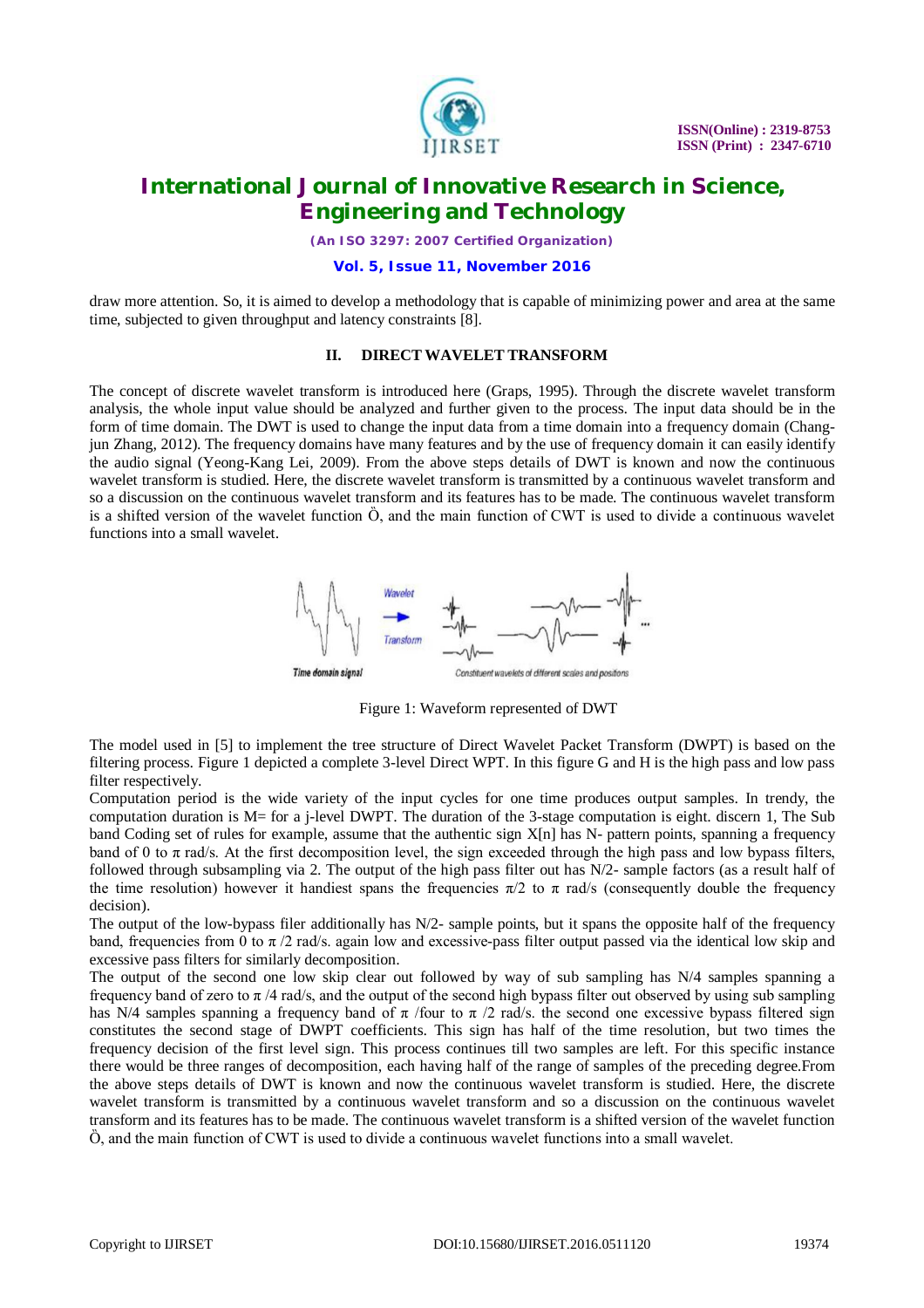

*(An ISO 3297: 2007 Certified Organization)* **Vol. 5, Issue 11, November 2016**



Figure 2: 3- Levels for DWPT. Where G, H are the high-pass and low-pass filter coefficient.

The DWT of the original signal  $\frac{1}{2}$  is the pass and low pass filter coefficients starting from the last level of decomposition (remaining two samples, in the same number of coefficients as the original signal.

### **III. LOW-COMPLEXITY DESIGNS FOR DWT**

DWPT computation is nothing but two-channel FIR filter computation. Low-pass and high-pass down sampled filter computations are performed on the input to calculate the DWPT coefficients. Low-pass down sampled filter is the average between two samples and high-pass filter is the difference b/w two samples. The DWPT algorithms for 1-level decomposition are given as;

$$
Y_{high}[k] = \sum_{n} h[n] * x[2k - n] (1)
$$
  
 
$$
Y_{low}[k] = \sum_{n} g[n] * x[2k - n] (2)
$$

Where  $x(n)$  is the input and  $Y_{high}[k] \& Y_{low}[k]$  are respectively the low-pass and high-pass DWPT coefficients, h[n] and g[n] are respectively, the low-pass and high-pass filter coefficients. We have assumed the Daubechies four tap (Daub-4) filter coefficients for the low-pass filter proposed design. However, similar type of design can be derived for other type of wavelet filters as well. The Daub-4 low-pass filter coefficients are taken from [7]. The corresponding high-pass filter coefficients are calculated using the following relation:  $g(n) = (-1)^k h(N - n)$  (3)

Table1: Low and high-pass Daub-4 filter coefficients. The binary digit 1 shown in bold face represents -1 of the CSD digit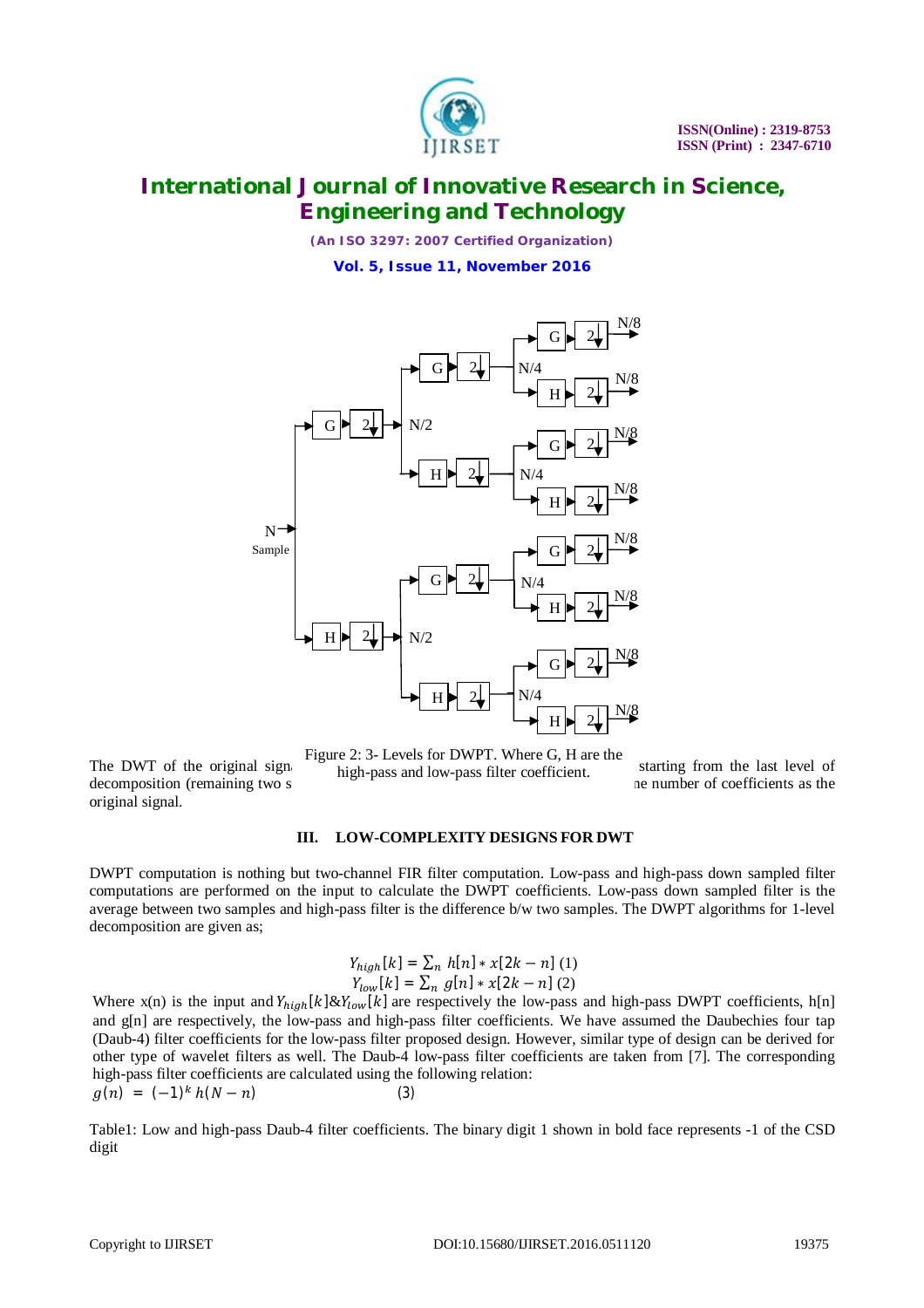

*(An ISO 3297: 2007 Certified Organization)*

# **Vol. 5, Issue 11, November 2016** h(0) 0.4829629131 0.01111011 0.10000**1**0**1**

| 11 (V) | 0.4022022121   | <u></u>    | <u>v. IVAAALIVI</u> |
|--------|----------------|------------|---------------------|
| h(1)   | 0.8365163037   | 0.11010110 | 0.00101010          |
| h(2)   | 0.2241438680   | 0.00111001 | 0.01001001          |
| h(3)   | $-0.129409522$ | 1.11011111 | 1.00100001          |
| g(0)   | $-0.129409522$ | 1.11011111 | 1.00100001          |
| g(1)   | $-0.224143868$ | 1.11000111 | 1.01001001          |
| g(2)   | 0.836516303    | 0.11010110 | 0.00101010          |
| g(3)   | $-0.482962913$ | 1.10000101 | 1.10000101          |

Where,  $h(n)$  and  $g(n)$  are, respectively, the low and high-pass filter coefficients. N is the filter order. The 8 bit 2'complement and CSD representation of the low and high-pass filter coefficient are given in table1. Equation can be rewritten four-tap FIR filter as:

$$
Y_h[k] = [h(0) + h(1)Z^{-1} + h(2)Z^{-2}h(3)Z^{-3}]X(n) \quad (4)
$$

$$
Y_{l}[k] = [g(0) + g(1)Z^{-1} + g(2)Z^{-2}g(3)Z^{-3}]X(n) \quad (5)
$$

Where  $Z^{-1}$  operator represents one sample delay in Z-domain.

### **IV. PROPOSED ARCHITECTURE**

On this paper, the original signal  $X[n]$  has N- sample points, is exceeded thru  $1\times 2$  demultipler. whilst pick out line is 0 then we get even pattern and whilst choose line is 1 then we get abnormal sample. After that we've got handed those samples through CSD based totally low-skip filter out, equal method with high-skip filter. Now we get N/2 sample s at the primary decomposition level output of CSD primarily based high-skip  $(Y_H)$  and low-pass filter out  $(Y_L)$ . At the second decomposition level, the output of CSD based totally low-skip and high-bypass clear out handed through a sign in unit. Now the output of sign up unit surpassed via mux. whilst the pick line 0, we get CSD primarily based low-skip filter out output and while the choose line 1, we get CSD primarily based high-skip filter out. Now we've surpassed mux output via CSD primarily based low-pass filter out then we get Y\_LL &Y\_LH output now equal method implemented with the CSD based high-skip filter out we get Y\_HL & Y\_HH. on the 0.33 decomposition degree, the time period is doubled and frequency can be 1/2, and the output of CSD primarily based low-pass and excessive-skip filter out is passed through a check in unit. Now the output of check in unit is surpassed via mux. when the choose line is 00, we get CSD based totally low-skip filter out output  $\lbrack \lbrack Y \rbrack \rbrack$  \_LL, the pick out line is 01, we get Y\_LH, the choose line is 10 we get Y\_HL and the select line is eleven we get Y\_HH.Now finally we have passed mux output through CSD based low pass filter and high pass filter we get  $Y_{LLL}$ ,  $Y_{HHL}$ ,  $Y_{HHL}$ ,  $Y_{HHL}$ , and  $Y_{LLH}$ ,  $Y_{HHH}$ ,  $Y_{HHH}$ ,  $Y_{HHH}$ ,  $Y_{HHH}$ ,  $Y_{HHH}$ ,  $Y_{HHH}$ ,  $Y_{HH}$ ,  $Y_{HH}$ ,  $Y_{HH}$ ,  $Y_{HH}$ ,  $Y_{HH}$ ,  $Y_{HH}$ ,  $Y_{HH}$ ,  $Y_{HH}$ ,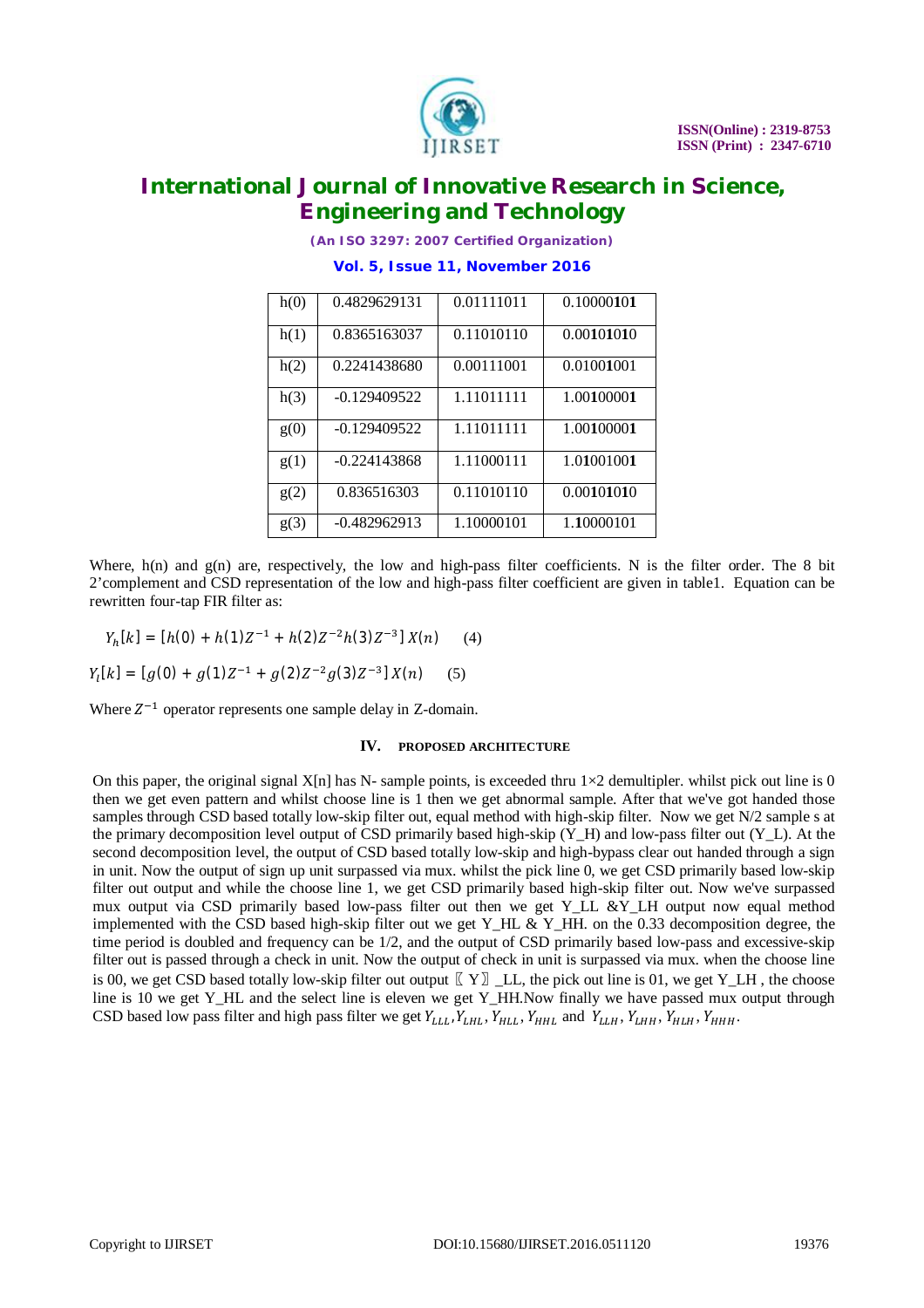

(An ISO 3297: 2007 Certified Organization) Vol. 5, Issue 11, November 2016



Figure 3: 3-Level CBL design based DWPT, CG and CH means the CBL design based low & high-pass filter.

#### **SIMULATION RESULT**  $V_{\rm{L}}$

We have implemented multiplier based (MB) architecture and common Boolean logic based (CBL) architecture for DWT by different approaches. The delay and area evaluation methodology considers all gates to be made up of AND, OR, and Inverter (AOI), each having delay equal to 1 unit and area equal to 1 unit. We then add up the number of gates in the longest path of a logic block that contributes to the maximum delay. The area evaluation is done by counting the total number of AOI gates required for each logic block.

### VI. CONCLUSION

We have used the CSD number system to represent the filter coefficients of the wavelet filter with minimum number of ones. Consequently, the number of FAs of the design will be reduced by nearly 50% of these of the 2's complement design. Then we carried out the CBL technique to similarly reduce the electricity and location, on this structure the velocity of the enter sampling extended and used of the low and excessive skip filter. Low pass clear out is the average between sample and high skip clear out is the difference among two samples, there's no on-chip reminiscence and memory get right of entry to at some stage in the computation, so which can reap widespread discount in each die region and power dissipation.

on this paper architecture is appropriate for excessive velocity online applications. With this architecture the speed of the wavelet packet transforms is increased, occupied regions of the circuit is reduced about 50% in the previous convolution primarily based structure and decreases the electricity approximately 15-25% inside the previous convolution based totally structure. It has 100% hardware utilization efficiency.